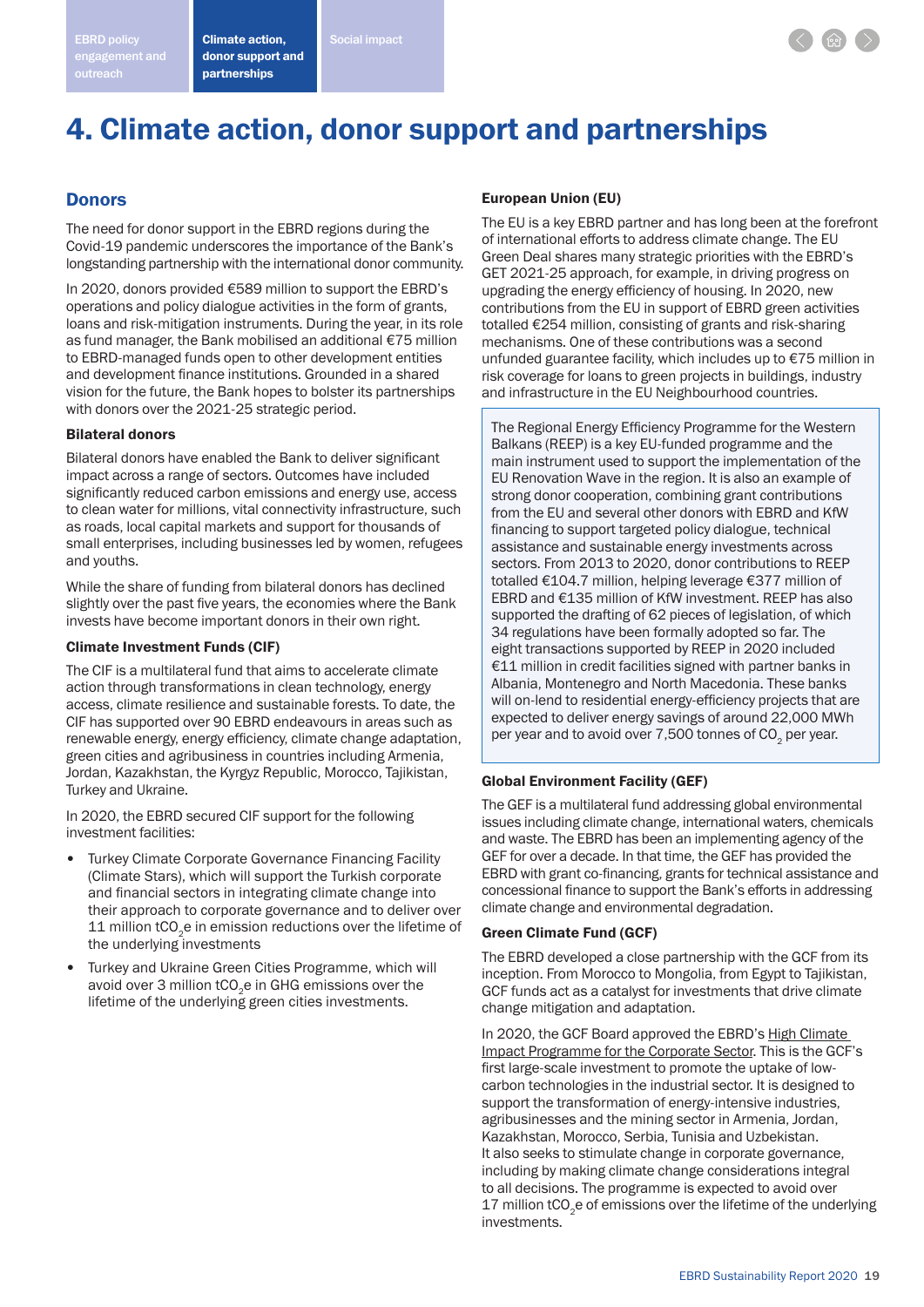EBRD policy engagement and Climate action, donor support and partnerships



# Special environmental programmes: the NDEP and the E5P

The EBRD has a global reputation for its work in challenging economies and complex environments, including areas where nuclear safety is of concern. This is why donors and other international financial institutions asked us to manage, on their behalf, two multilateral funds created to address environmental, nuclear safety and climate change challenges in eastern Europe. As fund managers of the Northern Dimension Environmental Partnership (NDEP) and the Eastern Europe Energy Efficiency and Environment Partnership (E5P) since their inception, the EBRD actively seeks new contributions and new project opportunities for both programmes, which also drive the reform agenda and policy engagement.

In 2020, both the NDEP and the E5P focused on bolstering resilient municipal infrastructure in the public sector, which will be key to eastern Europe's post-Covid-19 recovery. E5P, a €235 million fund, works alongside other investors to support environmental and energy efficiency projects in the EU Eastern Partnership region. The NDEP, a €348 million multi-donor fund, is a flagship initiative within the EU Northern Dimension concept. It helps finance nuclear safety improvements and environmental projects focusing on wastewater treatment, solid-waste management and energy efficiency projects in the north-west of Russia and Belarus to benefit the Baltic and Barents Seas region. The fund is also co-financing investment projects to reduce black carbon pollution in the Arctic region.

## The Northern Dimension Environmental Partnership



### Murmansk, Russia

The sixth and final shipment of spent nuclear fuel assemblies was taken from the Lepse in July. The Lepse is a former Soviet service ship for the icebreaker fleet, taken out of service in 1988 and moored in Murmansk. It held 639 damaged and distorted spent nuclear fuel assemblies, which were a radiological hazard for the region. In September 2012, the vessel was moved to the Nerpa shipyard for dismantling and fuel removal using specialist facilities funded by the NDEP.

Loan: NDEP grant of €54 million



# The Eastern Europe Energy Efficiency and Environment Partnership



#### Batumi, Georgia

Georgia's first electric bus fleet arrived in Batumi in October. The eight buses, financed by the EBRD and the E5P, will provide cleaner, more reliable transport with easier access for the elderly, disabled and parents with pushchairs. The project is part of the **EBRD Green Cities** programme.

Loan: E5P grant of €1.5 million